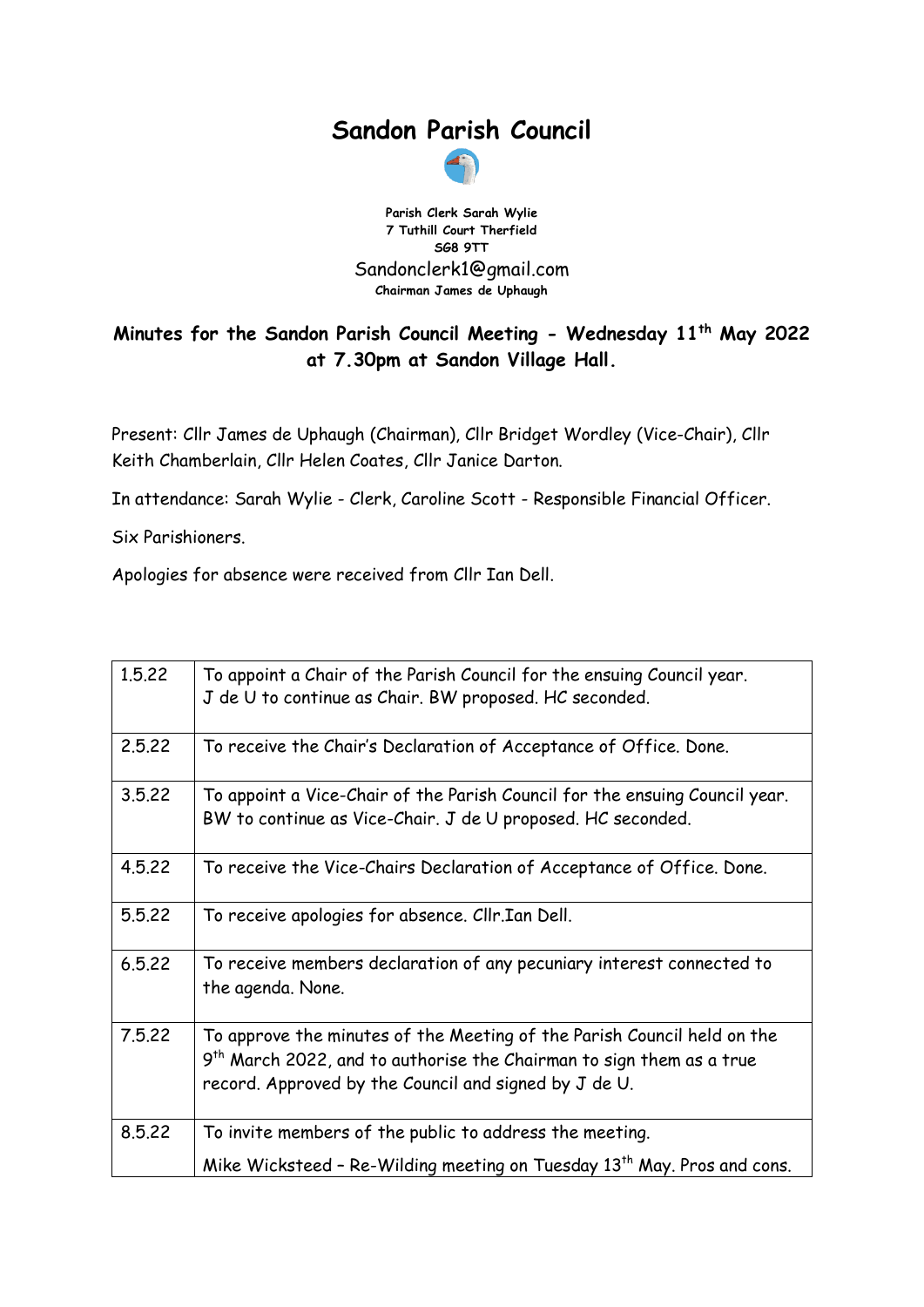|         | Very well attended. Comprehensive. Existing footpaths will not be<br>restricted. Communication is key and there could be an opportunity to<br>involve the experience and expertise of Sandon residents. Details will be<br>posted on the website.<br>Robert Wornham - Jubilee update. Starts 4.30pm. Live and recorded<br>music. Hog roast and ice cream to be supplied by the community and will be<br>free of charge. Using grant money. Presentation mugs have been ordered -<br>FO liaised with Village Hall chair person with regards to commemorative<br>mug ordering and financing. Trailer has been organised for the live music in<br>the case of inclement weather.<br>Mike Wicksteed has checked the insurance. The Village Hall Public Liability<br>insurance is in place and covers up to 750 people in a single gathering.                                                                                                                                                                                                                                                         |
|---------|--------------------------------------------------------------------------------------------------------------------------------------------------------------------------------------------------------------------------------------------------------------------------------------------------------------------------------------------------------------------------------------------------------------------------------------------------------------------------------------------------------------------------------------------------------------------------------------------------------------------------------------------------------------------------------------------------------------------------------------------------------------------------------------------------------------------------------------------------------------------------------------------------------------------------------------------------------------------------------------------------------------------------------------------------------------------------------------------------|
| 9.5.22  | To hear from the Financial Officer and to:                                                                                                                                                                                                                                                                                                                                                                                                                                                                                                                                                                                                                                                                                                                                                                                                                                                                                                                                                                                                                                                       |
|         | 1. Receive the 2021/22 Year end Finance Report and approve May<br>2022 payment requests. Done.<br>2. Review and Approve 31/03/2022 Year end Management Accounts<br>& Asset valuations - question over the steel<br>shed/ownership/entitlement to claim for damages. Caroline to speak<br>to ID and maybe Fiona Canon to clarify.<br>3. Consider and Vote on the Resolution "For the Year ended<br>31/03/2022 that Sandon Parish Council meets the qualifying<br>criteria from a limited assurance review by the external auditor."<br>Proposed by HC, approved by J de U. Done.<br>4. Review, Complete, and Approve the Annual Governance and<br>Accountability Return 2021/22 Part 2 including; The Certificate of<br>Exemption, The Annual Internal Report, The Annual Governance<br>Statement, The Accounting Statement. Proposed by HC, approved<br>by J de U.<br>The Accounting Statement will be online and the notice boards<br>between $13^{th}$ June - 22 <sup>nd</sup> July 2022.<br>5. Review Insurance policy. Done.<br>6. Cheques for payment - proposed by HC, approved by J de U. |
| 10.5.22 | To hear reports from the nominated representatives for the following:<br>Highways - HC. Successful litter pick with a good turnout. Standing<br>water and potholes are a problem between<br>Redhill/Sandon/Wallington plus there is the added danger of                                                                                                                                                                                                                                                                                                                                                                                                                                                                                                                                                                                                                                                                                                                                                                                                                                          |
|         | overgrown verges. HC to speak to Steve Jarvis.<br>Church. No comments.                                                                                                                                                                                                                                                                                                                                                                                                                                                                                                                                                                                                                                                                                                                                                                                                                                                                                                                                                                                                                           |
|         |                                                                                                                                                                                                                                                                                                                                                                                                                                                                                                                                                                                                                                                                                                                                                                                                                                                                                                                                                                                                                                                                                                  |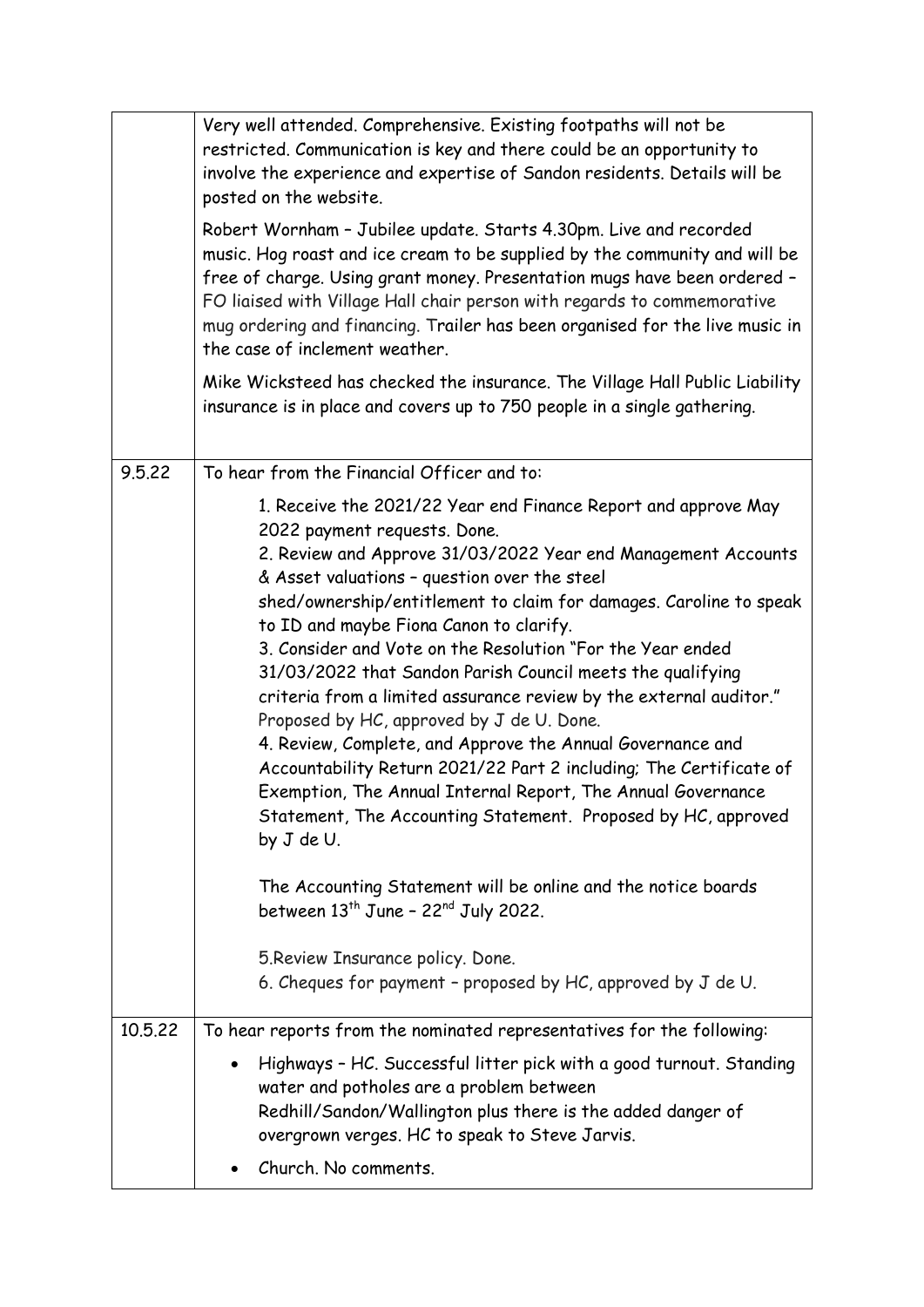|         | Sports Club and Roe Green. ID would like to see some deer signage<br>as well as the results of a speed check survey through Roe Green.<br>Clerk to email Steve Jarvis re both.                                                                                                                                                       |
|---------|--------------------------------------------------------------------------------------------------------------------------------------------------------------------------------------------------------------------------------------------------------------------------------------------------------------------------------------|
|         | Village Hall - Robert Wornham highlighted the need for the person<br>$\bullet$<br>with the hall keys to sign in/out in the book.                                                                                                                                                                                                     |
|         | School - JD. Very low numbers. Families with younger children that<br>$\bullet$<br>might have attended the school are being pushed out by high house<br>prices - an inherent problem in most villages. An idea to build<br>bungalows to house an aging population.                                                                   |
|         | Planning:                                                                                                                                                                                                                                                                                                                            |
|         | a. Carriers - no change - how can something be applied for and<br>approved on a false premise. Clerk to send the same objection<br>letter as previously.                                                                                                                                                                             |
|         | b. Green End Farm (retrospective) - have been told they need<br>retrospective planning but the Council are unclear as to whether<br>they also need to apply for listing building consent. BW advised<br>this is not a decision for the Council to make - it should be<br>referred back to Planning so they can clarify.              |
|         | Access - Footpath 33 from Redhill to Roe Green. HC. Has been<br>cleared, but not sure why the land is being cleared of top soil and<br>hard core is being put down. BW advised that as long as the Public<br>footpath remains accessible and unobstructed, the owners can<br>carry on (subject to the usual planning etc if needed). |
| 11.5.22 | To discuss matters relating to the playground - including RoSPA upcoming<br>assessment. Caroline request pre-authorisation for payment cheque for<br>site visit. Approved by J de U and HC.                                                                                                                                          |
| 12.5.22 | To discuss matters relating to North Herts and Herts CC including:                                                                                                                                                                                                                                                                   |
|         | a. Absence of grass cutting in Redhill? HC. This was stopped<br>over lockdown and has not resumed. Very dangerous as<br>restricts visual access both for cars and walkers etcHC to<br>chase Highways.                                                                                                                                |
|         | b. The mowing rota from 2017 has been circulated and BW<br>agreed to request an update.                                                                                                                                                                                                                                              |
| 13.5.22 | To receive matters for report and/or referral to next agenda (information<br>only).<br>KC - Dark Lane progress? None. Clerk to chase.                                                                                                                                                                                                |
| 14.5.22 | Note correspondence received. None.                                                                                                                                                                                                                                                                                                  |